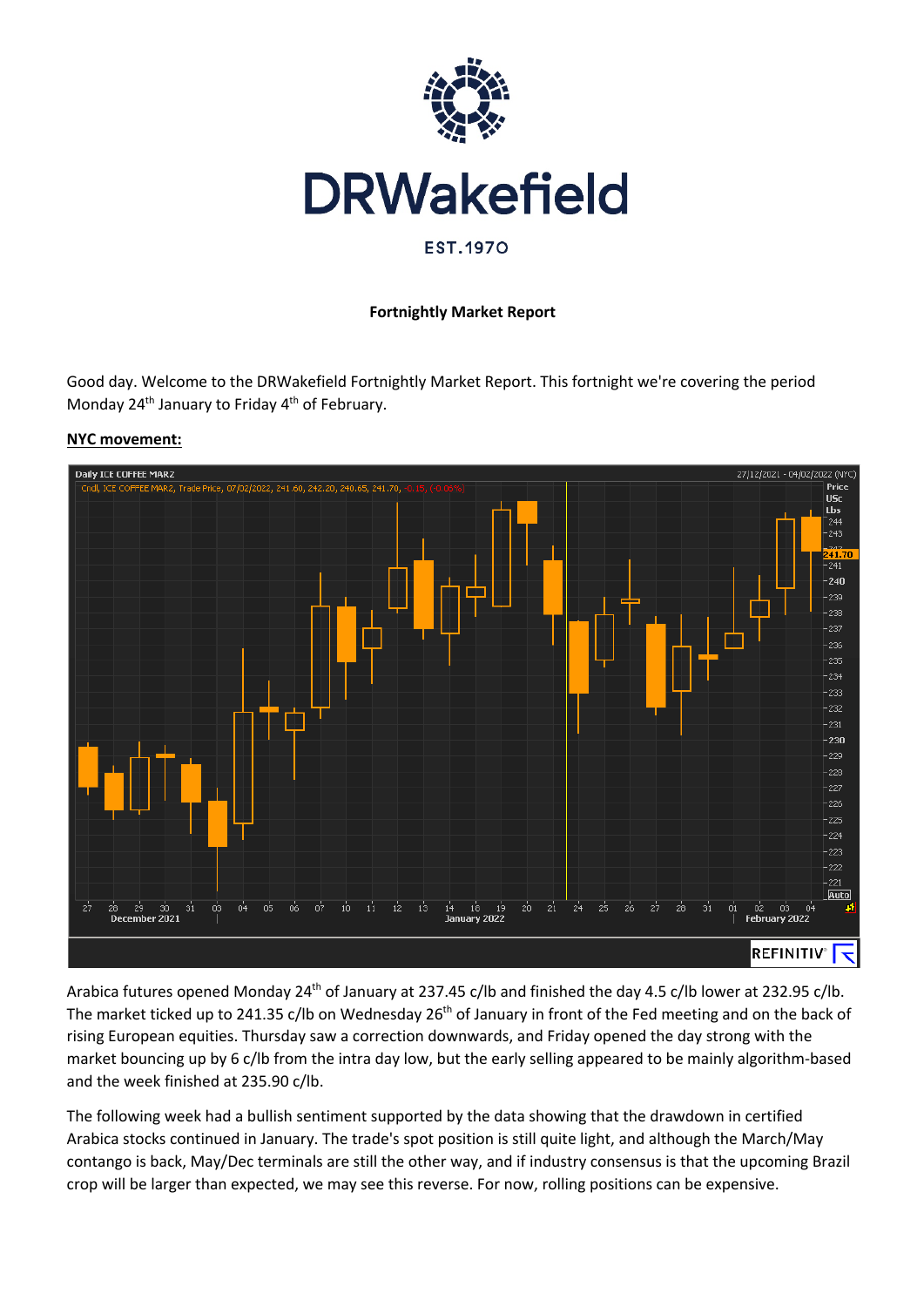### **COT & certified stocks:**

In the CFTC's COT report with the cut-off Tuesday 25<sup>th</sup> January there was not a huge change in the positioning landscape. The Non-Commercials decreased their net long position by 834 lots and the Net Index Long added on another 1,224 lots to total 46,162 lots Net Long.

In the CFTC's COT report with the cut-off Tuesday 2<sup>nd</sup> February the Non-Commercials again reduced their position by another small sum to shave off 398 lots and this left them at 46,624 lots Net Long.

The drawdown in Certified US Arabica stocks continued apace, with stocks currently sat at 1.11 million bags. This time last year there were 660,000 more bags knocking around.



#### **Robusta:**

The Robusta terminal had a bullish end to 2021 but could not hold this momentum into the New Year and experienced a big slide over the course of January. However, it opened our reporting period at 2,208 \$/mt and the next day ticked up to 2,251 \$/mt! This would be the fortnightly high. It then continued its 2022 slide and finished the week at 2,184 \$/mt. New year, new you? New month, new market. On February 1<sup>nd</sup> the market started to rise and continued like this for the next few days and, although Friday closed lower than Thursday, it still felt like the momentum had shifted in Robusta.

## **Origin:**

Logistics in **Brazil** remains challenging and, although towards the end of January bookings were starting to be made, most ETDs were for the end of February at the earliest. Many shippers offered April as their 'prompt' shipment month and the shortage of containers remains a key concern. CECAFE expects logistics to normalise towards the end of 2022. Rainfall has been consistent during the year to date, and this bodes well for coffee trees.

Comexim released its revised crop predictions for the 2022/23 crop, and they forecast that Brazil will produce 63.2 million bags (41.4 Arabica and 22.1 Robusta), representing a 16.6% increase on last year. Another salient point is that this year we are left with a carry-over of only 800 thousand bags, which is rather low when compared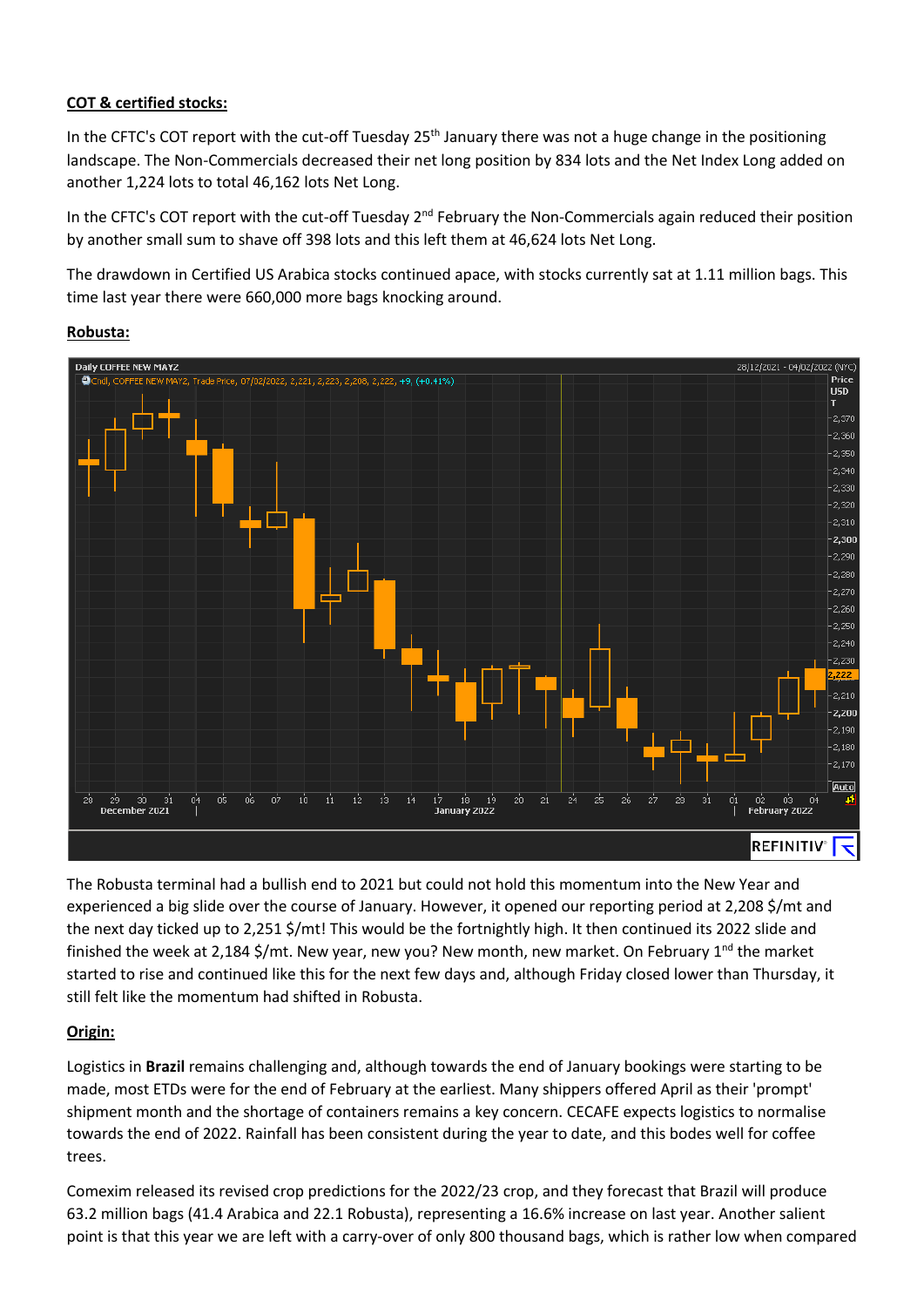to the 5-year average. The Brazilian Monetary Policy Committee (COPOM) raised its primary rate (Selic) by 150 basis points from 9.25% per year to 10.75% per year, to control high, persistent and widespread inflation across the Brazilian economy.

**Honduras**, Central America's biggest producer of coffee, appears to be experiencing a much smaller crop than last year. We've canvassed some opinions across the departments of Copan, Ocotepeque and Marcala and estimates range between 40-60% down. The combination of higher input costs and a low NYC led many producers to not look after their farms like they have previously. This is observed even with speciality producers who have been producing top scoring lots for many years. The market is difficult for cooperatives, as many of the big multinationals are short and they are paying producers very high prices to cover for coffee that is of very average quality. As a result, many people are opting for the short-term gain via that route and not separating out their top lots for the international market like they usually do. Xiomara Castro was sworn in as Honduras' first female president, we hope that she successfully navigates the political crisis she currently faces.

In **Vietnam** there is typically a great deal of selling before the week-long Lunar New Year Holiday (Tet) but this year business was slow. Prices are declining on increasing supply, but demand remains quite static. Prolonged supply chain disruptions have contributed to a flat trading environment and some business has gone to other Robusta origins. However, international freight rates have come down from the lofty heights of yesteryear and this is expected to boost trade when people return after the Tet celebrations.



# **Currency:**

This report we have changed the format of the FX section and combined the GBP/USD and EUR/USD graphs. We decided to do this as we often talk about how they behave in relation to each other and thought it would be easier if all the data was on one graph. The line in purple represents GBP/USD and the line in yellow represents EUR/USD.

Inflation, inflation, inflation. This is on the lips of central bankers across the world, and they are all starting to use the tools in their monetary toolbox to fend off the enemy that is inflation. Whether or not it's their fault with all the printing that they have been doing is beside the point, inflation is no longer considered transitory, and banks need to get a handle on it. The Bank of England announced its second interest rate rise of the winter (to 0.5%) which is the first time it has raised rates in back-to-back meetings since 2004. As mentioned earlier in the report,